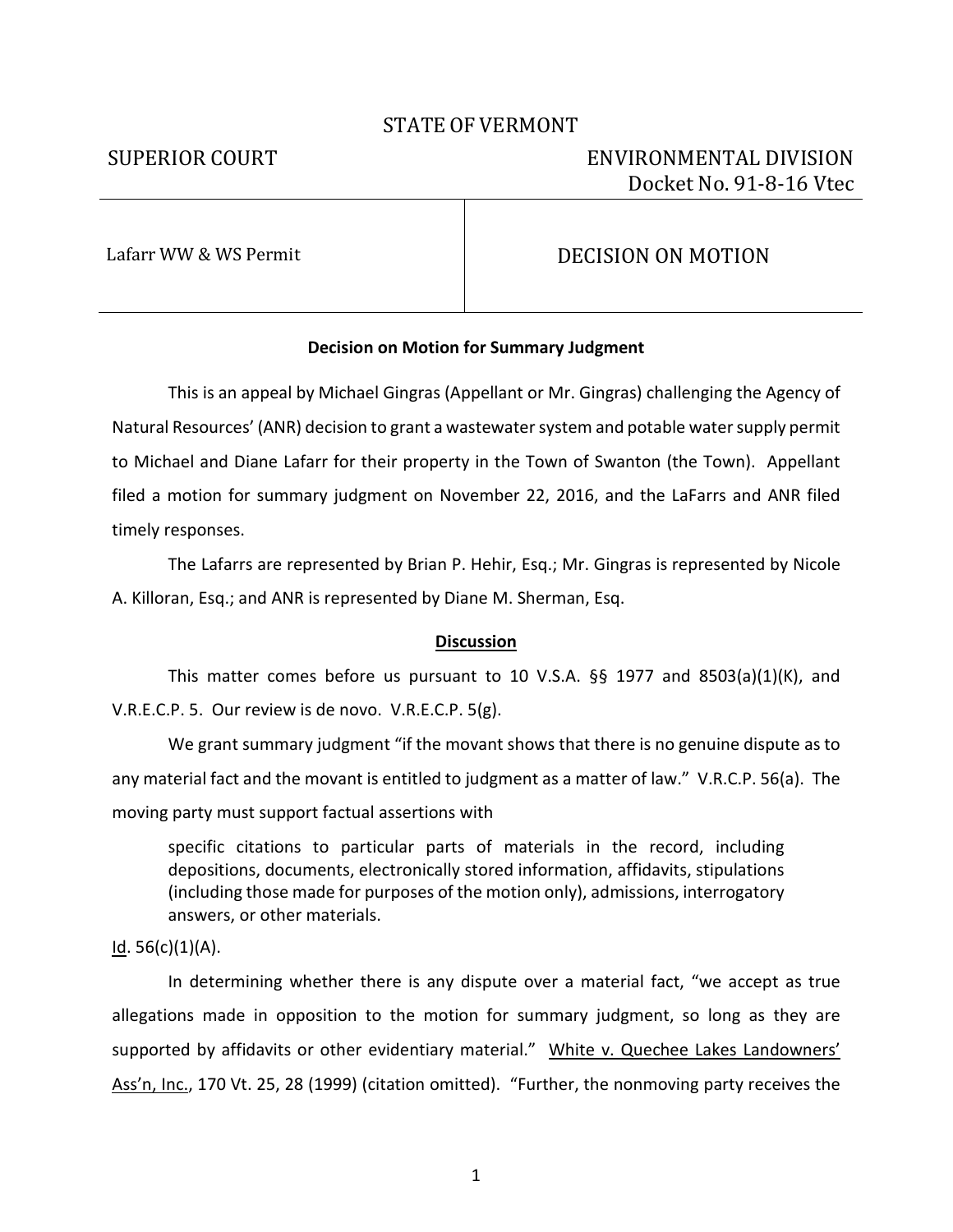benefit of all reasonable doubts and inferences." Robertson v. Mylan Labs., Inc., 2004 VT 15, ¶ 15, 176 Vt. 356 (citation omitted).

The LaFarrs' response makes no allegations related to the material facts set out in support of the summary judgment motion.<sup>1</sup> We therefore accept the facts as presented by Appellant for the purposes of deciding this motion.

# **Factual Background**

1. Appellant owns property at 173 Lakewood Drive in Swanton (the Gingras property), and the Lafarrs own adjacent property at 181 Lakewood Drive (the Lafarr property). The eastern edge of the Lafarr property shares a boundary line with the western edge of the Gingras property.

2. In 2014, Appellant applied for, and was granted, a permit for a wastewater disposal system for the Gingras property (the Gingras Permit). Mot. Summ. J. Ex. C (permit application), D (plans for permit application), and F (approved permit).

3. The Gingras Permit is for a mound system, and the site plan includes an "isolation zone" extending in an oval 200 feet from the mound system.<sup>2</sup> Id. Ex. D at sheet C-2, C-3. The isolation zone extends onto the Lafarr property. The system is designed for a flow of 490 gallons per day.

4. The Lafarrs appealed the Gingras Permit, but that appeal was dismissed by stipulation in January 2015. Mot. Summ. J. Ex. H (notice of appeal) and I (stipulated motion to dismiss).

5. In June 2016, the Lafarrs applied for an amendment to an existing wastewater and water supply permit for the Lafarr property. Mot. Summ. J. Ex. A (permit application) and B (plans for permit application). The application includes plans to add a drilled well for potable water (the Lafarr Well). The plans depict a 100-foot circle around the Lafarr Well which extends onto the Gingras property. The well is designed for a flow of 420 gallons per day, and a maximum daily demand of 0.58333 gallons per minute.

6. The Lafarr plans do not depict any wastewater systems on the Gingras property. However, a comparison of the Gingras plans and the Lafarr plans appears to show that the Lafarr

1

 $<sup>1</sup>$  The response calls into question whether a subdivision plat for the Gingras property was properly filed.</sup> This is not material to the issue on appeal, and we therefore do not address it in the statement of facts recited here. We discuss the subdivision issue in further detail below.

<sup>&</sup>lt;sup>2</sup> The source, significance and relevance of the 200-foot "isolation zone" is unclear from the record now before us.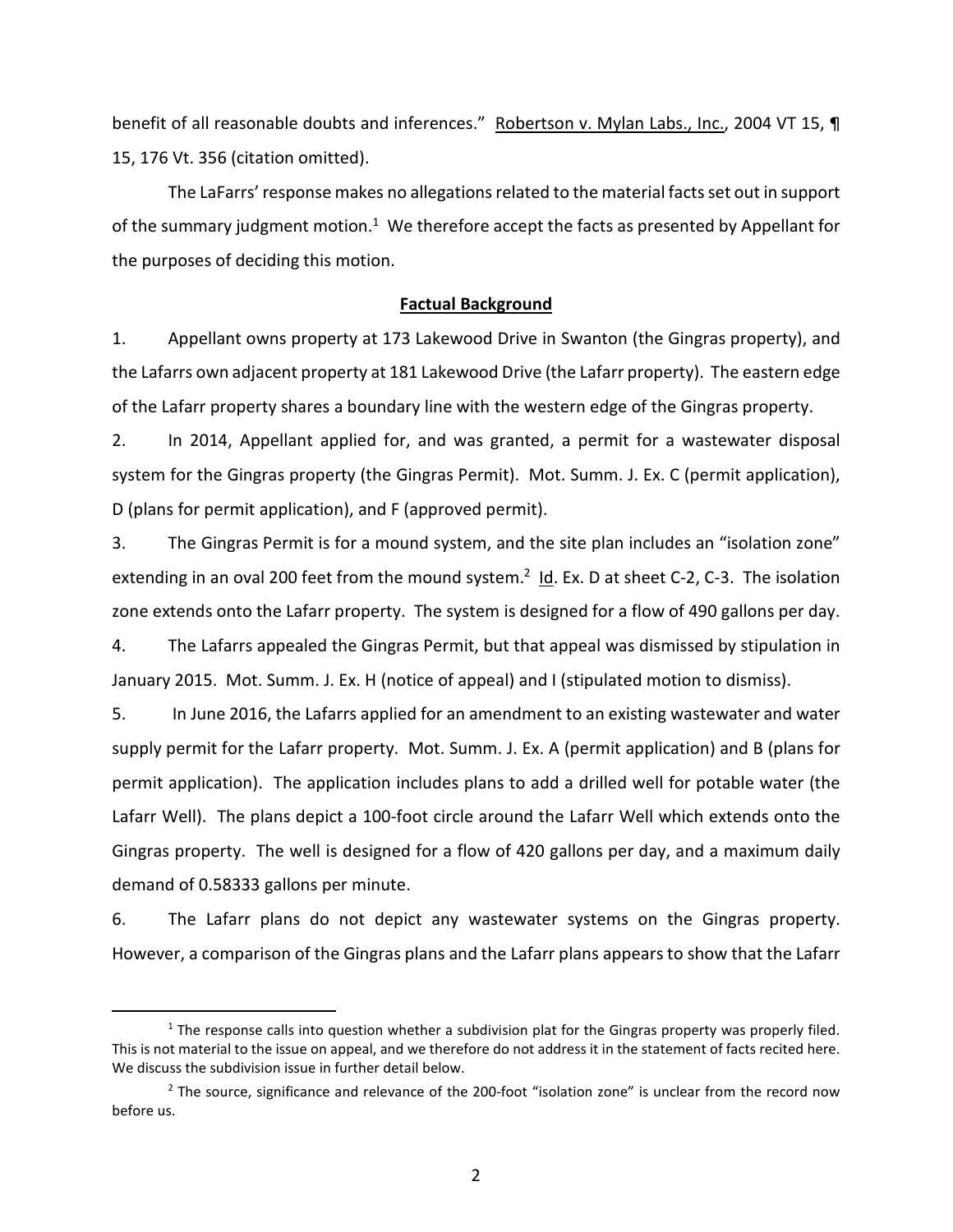plans propose to place the Lafarr Well within the 200-foot isolation zone of the Gingras mound system. Mot. Summ. J. Ex. E (side-by-side comparison of portions of plans showing Lafarr Well and Gingras mound system).

7. The Lafarrs' application, including for the Lafarr Well, was approved in July 2016 as #WW-6-0345-2 (the Lafarr permit). Ex. G (approved permit).

### **Analysis**

#### **I. Failure to Comply with Required Isolation Distances**

Vermont's Wastewater Rules require specific isolation distances between parts of a wastewater system and various landscape features and improvements. Wastewater System and Potable Water Supply Rule § 1-807, 16-3 Vt. Code R. § 300:1-807 (WL) (2016).

To determine the isolation distance between potable water supplies and leachfields, $3$  the Wastewater Rules instruct one to refer to Appendix A of the Vermont Water Supply Rule. Id. note (b).

Appendix A of the Water Supply Rule requires certain "horizontal isolation distances between wells and potential sources of contamination." Water Supply Rule App. A § 11.4.0, 16- 3 Vt. Code R. § 500. Pursuant to the Rule, water sources that provide fewer than 2,000 gallons per day with a maximum daily demand of less than 1.9 gallons per minute, such as the Lafarr Well, must be located at least 100 feet from "sewage system disposal fields." Id. Table A11-2.

In his motion for summary judgment, Appellant argues that the Lafarr permit should not have been approved, because the Lafarr Well is within the 200-foot isolation zone of the Gingras septic mound. We are unaware, however, what this 200-foot isolation zone signifies or how it applies to the facts before us.<sup>4</sup> As explained above, the Wastewater and Water Supply Rules

l

<sup>&</sup>lt;sup>3</sup> The Gingras permit is for a mound system. The Wastewater Rules' definition of "leachfield" includes "mound system" as an example of a leachfield. Wastewater System and Potable Water Supply Rule § 1-201(a)(35). The Rules also explain that isolation distances between water supplies and mound systems are measured "from the edge of the minimum required effective basal area of the mound wastewater disposal system or from the edge of the absorption trench or bed within the mound system, whichever is closer." Id. § 1-913(b)(5).

<sup>4</sup> Vermont's Indirect Discharge Rules call for a 200-foot isolation distance between a mound disposal system and a drilled well. Indirect Discharge Rules §§ 14-1501, 14-1401 Table 21, 16-3 Vt. Code R. § 302 (WL) (2016). However, this only applies to systems with over 6,500 gallon-per-day capacity, and therefore does not apply to the Gingras septic mound, which has a 490 gallon-per-day capacity. Id. § 14-101.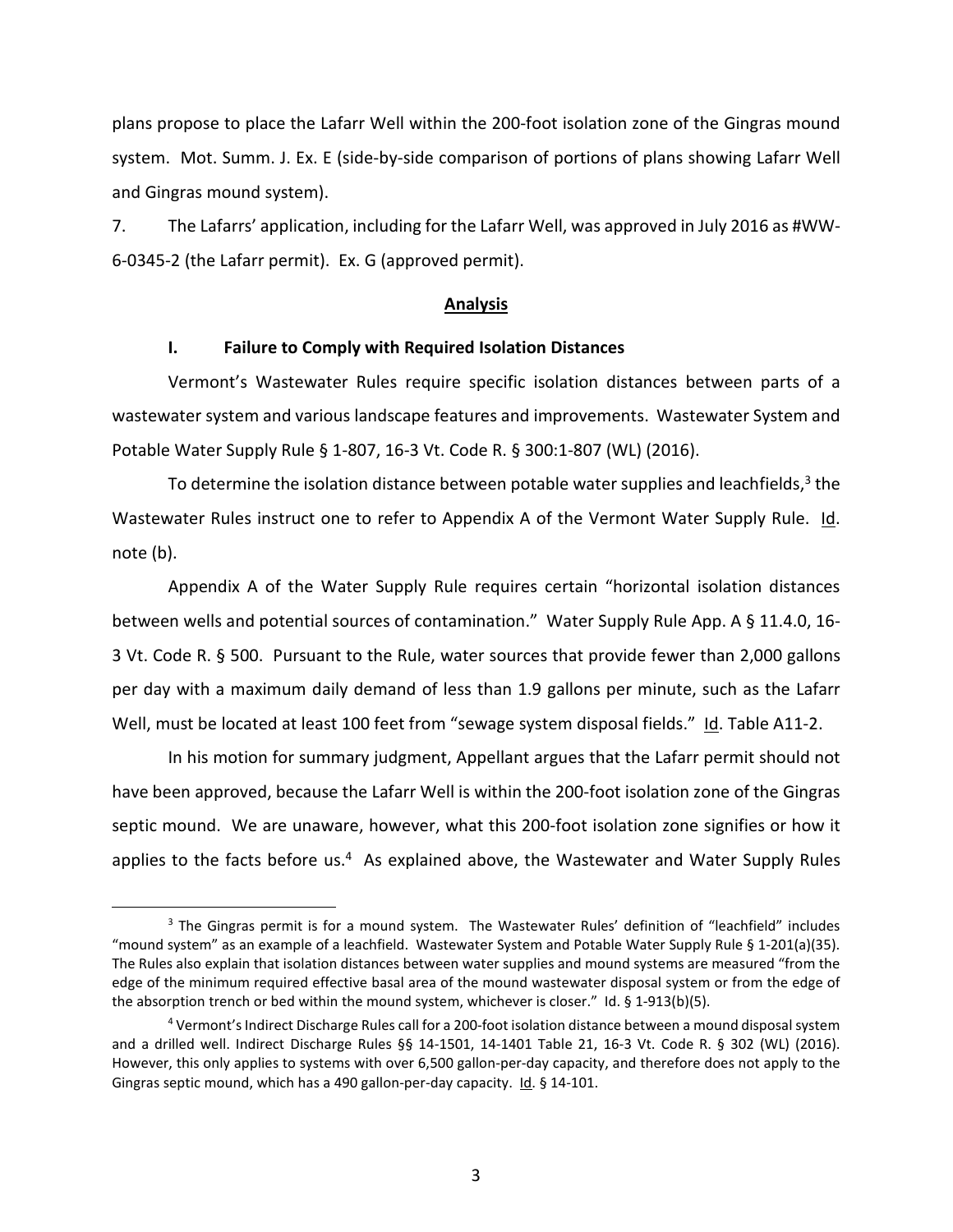require a 100-foot separation between the Lafarr Well and the Gingras septic mound. It is unclear, based on the evidence before us, whether the Lafarr Well and the Gingras septic mound are more than 100 feet apart.

Because the evidence is unclear on this point, we must infer that it is possible that the Lafarr Well complies with the proper isolation distances. Robertson, 2004 VT 15, 1 15 (on summary judgment, reasonable doubts and inferences are construed in favor of non-moving party). We are therefore unable to grant summary judgment based on the theory that the Lafarr Well is too close to the Gingras septic mound.

#### **II. Failure to Identify and Describe Adjacent Wastewater Systems**

Under the Wastewater Rules, applications for water supply permits must include a description of permitted wastewater systems on adjacent properties "that may be potentially affected by the project or that may potentially affect the project design." Wastewater System and Potable Water Supply Rule Appendix 6-A, § 6-A-01(a)(11). Similarly, the Water Supply Rule requires water source site plans to include "potential sources of contamination within the distances listed in Appendix A Part 11 Tables 11-1 and 11-2." Water Supply Rule App. A. § 11.2.2(c). As noted above, Table 11-2 requires a 100-foot separation between the Lafarr Well and any septic mound. Included below Table 11-2 is a sample, labeled Figure 11-1, of how the minimum separation distance should be depicted on site plans.

While the evidence before us does not show the exact distance between the Lafarr Well and the Gingras septic mound, it does show that the well and mound are close enough to conclude that the mound may potentially affect the well. The septic mound—as a permitted wastewater system on an adjacent property which may potentially affect the Lafarr Well project design, and which may be inside the minimum isolation distance—should have been included in the site plan for the Lafarr permit.

Failure to include such information is grounds for revoking the permit. See Wastewater System and Potable Water Supply Rule § 1-404. We are reluctant, however, to summarily deny the application based on this lack of information. While the fact of the omission is undisputed, we do not believe that the omission requires us to deny the permit application as a matter of law at this stage of the case before evidence is offered at trial. Instead, we will resolve the question

4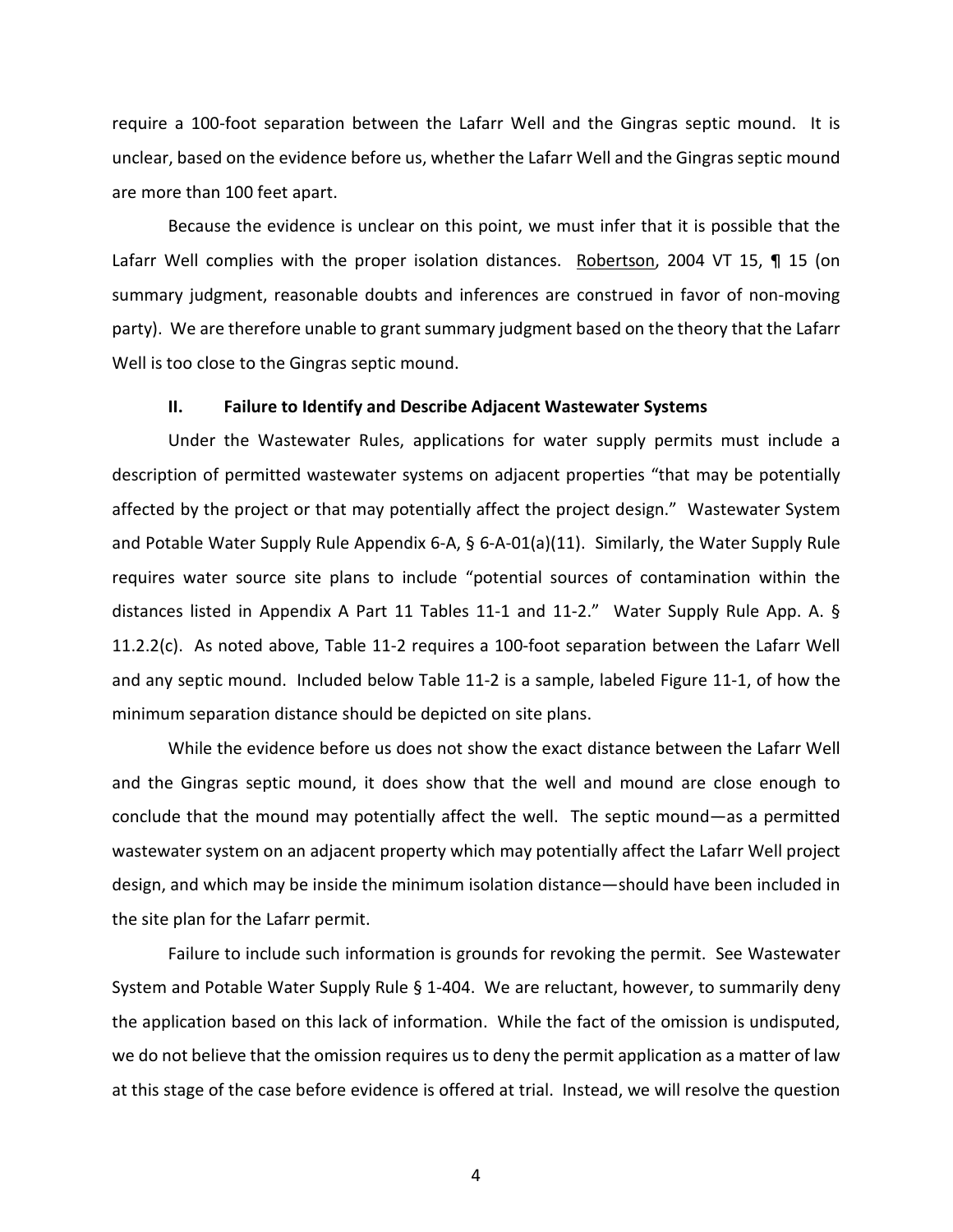on the merits by allowing the Lafarrs to offer evidence at trial showing that their permit application should be approved. See In re Entergy Nuclear Vermont Yankee Discharge Permit 3- 1199, 2009 VT 124, ¶ 9, 187 Vt. 142 (in a de novo hearing before the Environmental Division, permit applicant bears the burden of showing the permit should be approved).

For these reasons, the motion for summary judgment is **DENIED**.

#### **III. The Lafarrs' Request for Abeyance**

The Lafarrs argue that the Gingras permit "is predicated upon valid subdivision approval by the Town of Swanton." Resp. to Mot. Summ. J. at 1. They contend that Appellant's subdivision approval is invalid, and they appear to suggest that this renders the Gingras wastewater and water supply permit invalid. The Lafarrs ask the Court to hold the current matter in abeyance until the subdivision question is resolved. Appellant responds that the subdivision approval is valid, but adds that this is not material to the question at hand.

Although this fact is disputed, we agree with Appellant that it is not material to the matter before us, because failure to perfect subdivision approval does not render the wastewater and water supply permit invalid. Rather, the Gingras wastewater and water supply permit requires the permittee to obtain all necessary state and local permits prior to construction of the permitted wastewater system. There is no suggestion that this permit condition has been violated.

While the validity of the Gingras wastewater and water supply permit is material to determining whether the Lafarr permit is valid, the evidence and argument presented by the Lafarrs regarding subdivision approval does not put the validity of the Gingras permit into question. The issue of subdivision approval is therefore neither material nor relevant to determining whether the Lafarr permit application should be approved. The Lafarrs' request for abeyance is therefore **DENIED**.

### **IV. ANR Request for Stay**

In its response to the motion for summary judgment, ANR asks the Court to stay the Lafarrs' permit pending the resolution of this matter.

We consider four factors in determining whether to grant a request for a stay:

5